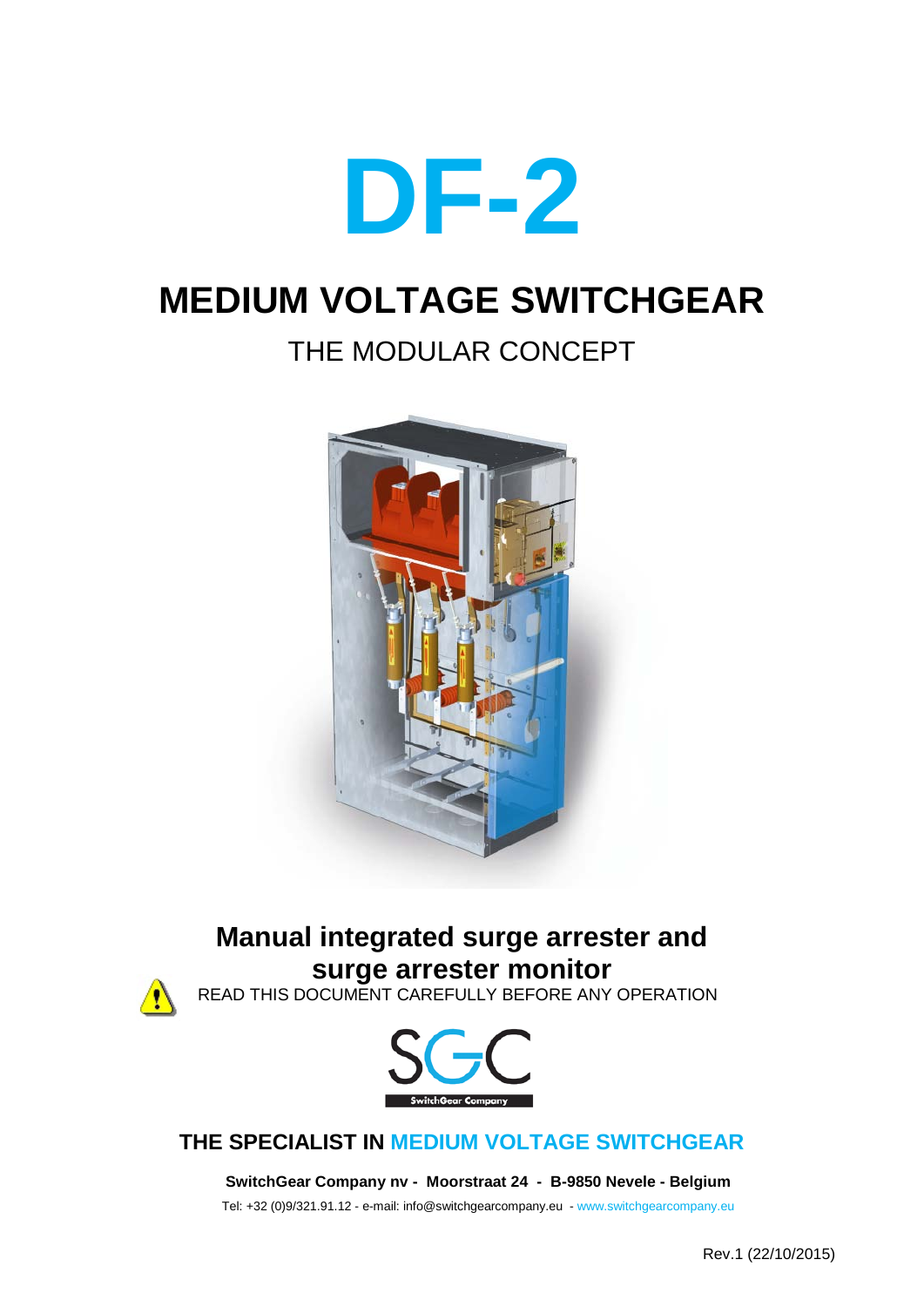

© 2015 SGC - SwitchGear Company n.v.

#### All rights reserved.

The information provided herein may not be reproduced and/or (re)published in any way and by any means (electronic or mechanical), without the prior, explicit written authorization of SGC nv - SwitchGear Company.

The information provided herein is based on general data concerning the construction, known at the time of publication, and concerning the qualities of the material and working methods. Consequently, the right to make changes is reserved.

The information contained within is applicable to the standard version of the DF-2 medium-voltage switchgear. Therefore, SGC nv - SwitchGear Company cannot be held liable for any damage resulting from specifications that differ from the standard version of the DF-2 medium-voltage switchgear.

The available information has been assembled with the greatest possible care, but SGC nv - SwitchGear Company cannot be held liable for any mistakes in the information, or the consequences thereof.

The user names, trade names, trademarks, etc., used by SGC nv - SwitchGear Company cannot, in accordance with the legislation concerning the protection of trademarks, considered to be free.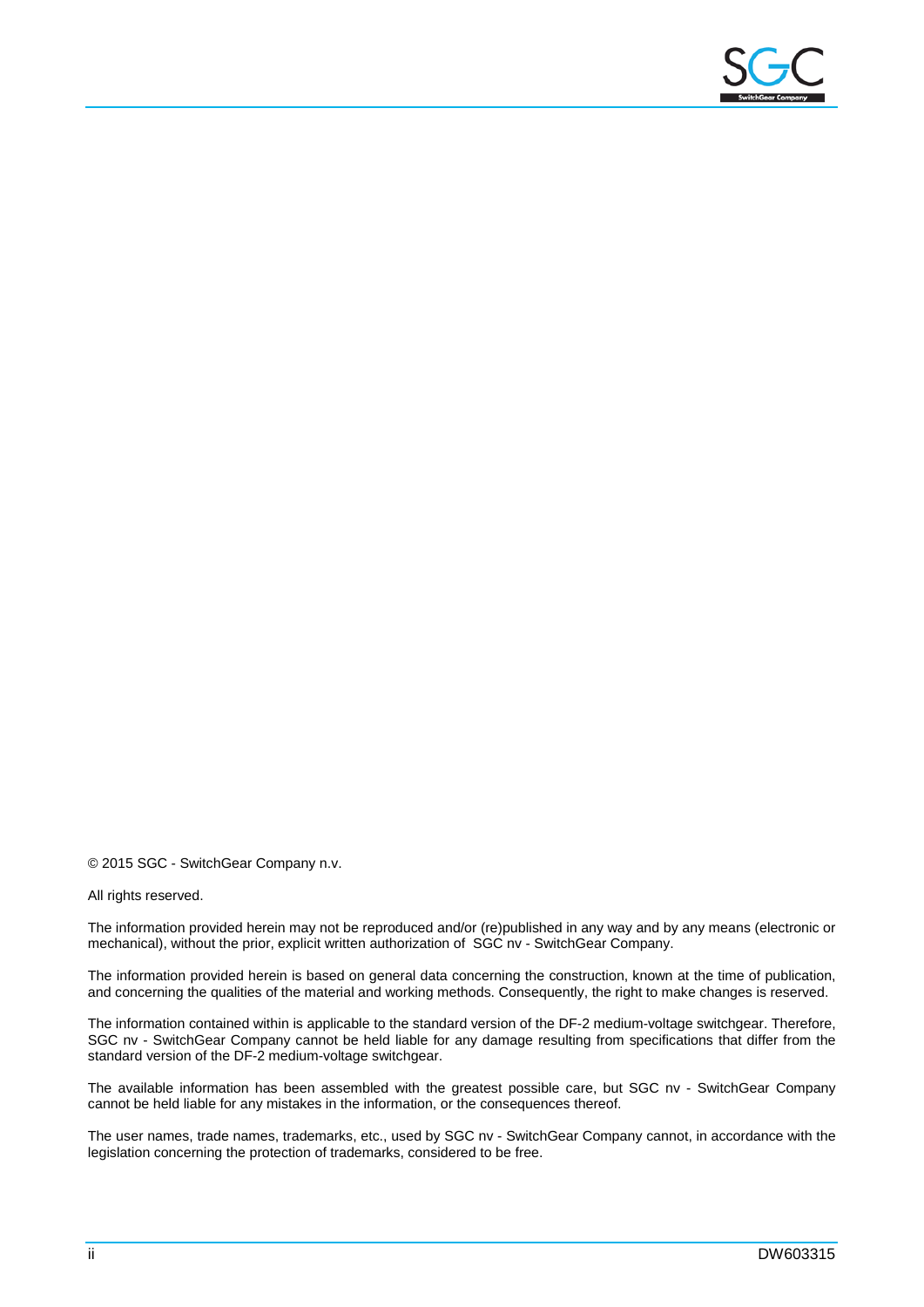

# **TABLE OF CONTENTS**

<span id="page-2-0"></span>

| <b>TABLE OF CONTENTS</b>                                              | $\mathbf{III}$ |
|-----------------------------------------------------------------------|----------------|
| <b>PREFACE</b>                                                        | IV             |
| <b>INTRODUCTION</b>                                                   | IV             |
| PICTOGRAMS AND SAFETY SYMBOLS IN AND ON THE MEDIUM VOLTAGE SWITCHGEAR | IV             |
| <b>PICTOGRAMS IN THE DOCUMENTATION</b>                                | $\mathbf v$    |
| <b>RELATED DOCUMENTATION</b>                                          | $\mathbf v$    |
| <b>SERVICE AND TECHNICAL SUPPORT</b>                                  | VI             |
| <b>GENERAL SAFETY DIRECTIONS AND INSTRUCTIONS</b>                     | V <sub>1</sub> |
| <b>INTENDED USE</b>                                                   | VII            |
| SURGE ARRESTER AND SURGE ARRESTER MONITOR                             | 8              |
| <b>GENERAL DESCRIPTION</b><br>1                                       | 8              |
| 1.1<br><b>LOW VOLTAGE COMPARTMENT</b>                                 | 8              |
| 1.2 <sub>1</sub><br><b>CABLE COMPARTMENT</b>                          | 9              |
| <b>GENERAL USE</b><br>$\mathbf{2}$                                    | 10             |
| <b>END OF LIFE SURGE ARRESTER</b><br>$\overline{3}$                   | 11             |
| 3.1<br><b>PREPARATION BEFORE DISASSEMBLING</b>                        | 11             |
| 3.2<br><b>DISASSEMBLY PROCEDURE</b>                                   | 11             |
| 3.2.1 REMOVING THE DOOR                                               | 11             |
| 3.2.2 RETRACT THE CIRCUIT BREAKER                                     | 12             |
| 3.2.3 REMOVE PRE-ASSEMBLY SURGE ARRESTER                              | 13             |
| 3.2.4 REPLACEMENT PRE-ASSEMBLY SURGE ARRESTER                         | 15             |
| 3.2.5 INSERT THE CIRCUIT BREAKER                                      | 17             |
|                                                                       |                |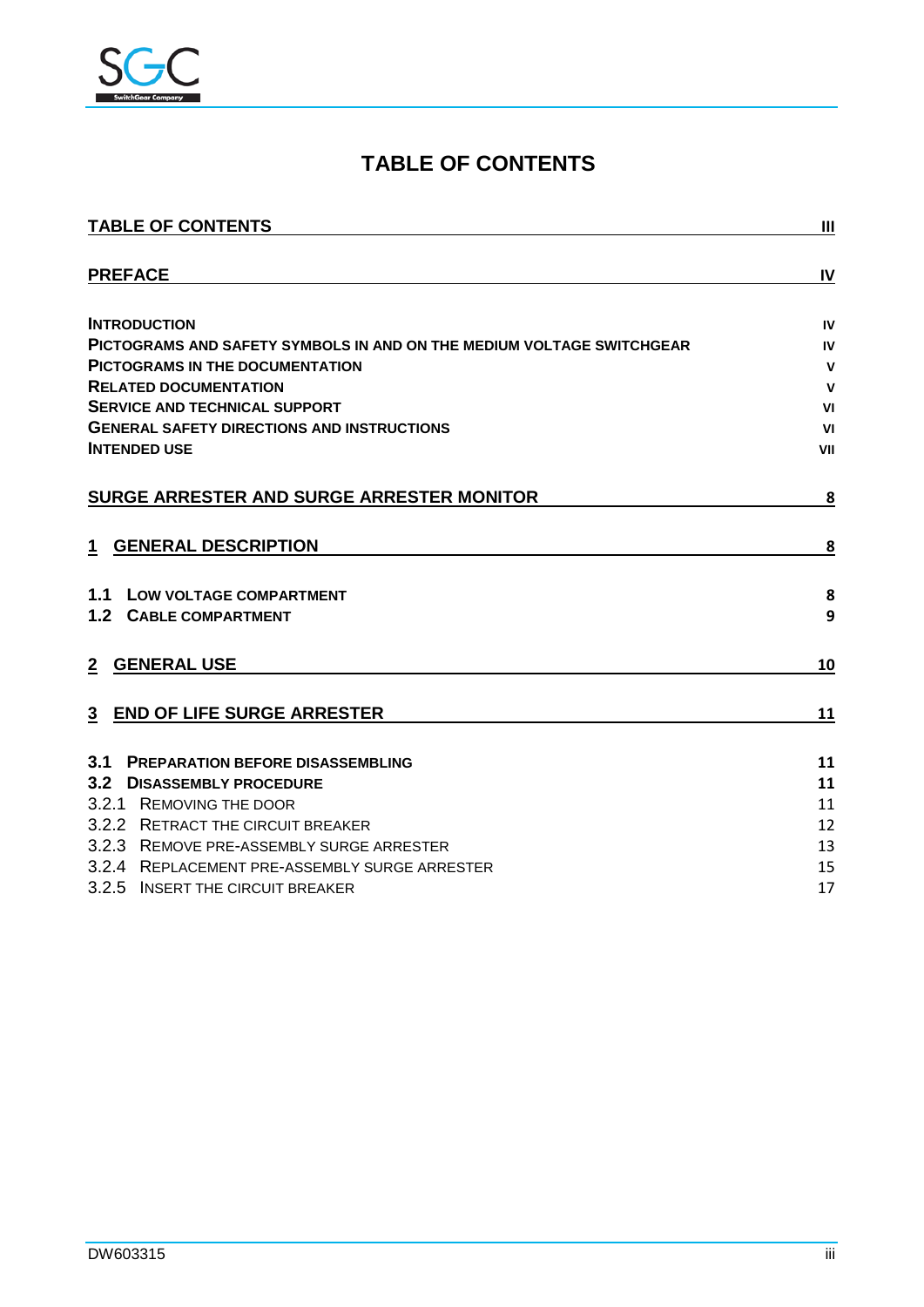

# <span id="page-3-0"></span>**PREFACE**

### <span id="page-3-1"></span>**Introduction**

This document is intended as a reference for qualified and trained operators to install the medium voltage switchgear in a safe and economical way.

This document uses the term "medium voltage switchgear" to denote a random, but in actual practice, existing combination of DF-2 functions that, mutually coupled and connected, constitute a client-specific transformation or distribution station.

In the documentation the words "left", "right", "front" and "behind" are used to indicate a specific part of the medium voltage switchgear. The starting point is always the position of the operator, standing in front of the medium voltage switchgear, facing the switchgear.

### <span id="page-3-2"></span>**Pictograms and safety symbols in and on the medium voltage switchgear**

Depending on the version, the following pictograms are used on the medium voltage switchgear:



#### **WARNING**

Danger of high voltage Access to this cubicle is only allowed after this cubicle and both the directly adjacent cubicles (previous and next one) are de-energized.



#### **WARNING**

Drilling prohibited. Drilling is strictly prohibited on surfaces equipped with this pictogram.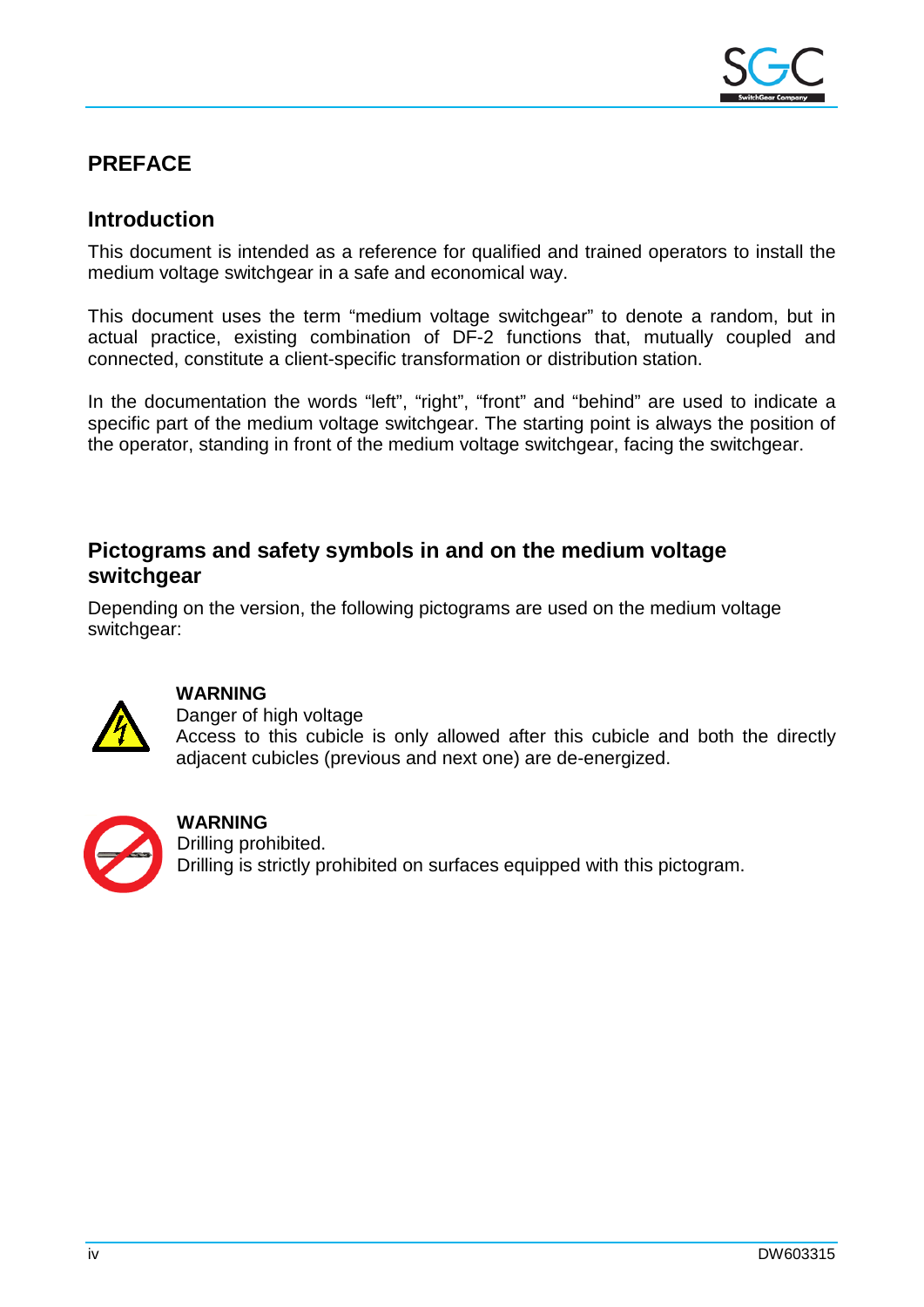

# <span id="page-4-0"></span>**Pictograms in the documentation**

The following pictograms apply to the medium voltage switchgear user documents:



#### **CAUTION!**

A procedure that can, if not carried out with the proper care, result in damage to the medium voltage switchgear, the surrounding area or the environment.



**WARNING**  High Voltage Danger



**CAUTION!** Clamping danger



Notes, suggestions and advice.



Make this cubicle, the next one and the previous cubicle, voltage-free, before carrying out the work described.



Open the load break switch and the earthing switch before carrying out the work described in the manual.



Make this cubicle, the next one and the previous cubicle, voltage-free, before carrying out the work described. Open the load-break switch and the circuit breaker. Close the earthing switch



Consult the indicated information sources first.



Protect the medium voltage switchgear from water and damp.

## <span id="page-4-1"></span>**Related documentation**

The following technical documentation for medium voltage switchgear is available:

- Installation manual DF-2
- User manual DF-2
- User manual VA-2/VAS-2
- User manual Arc-killer SV-25 on VA-2/VAS-2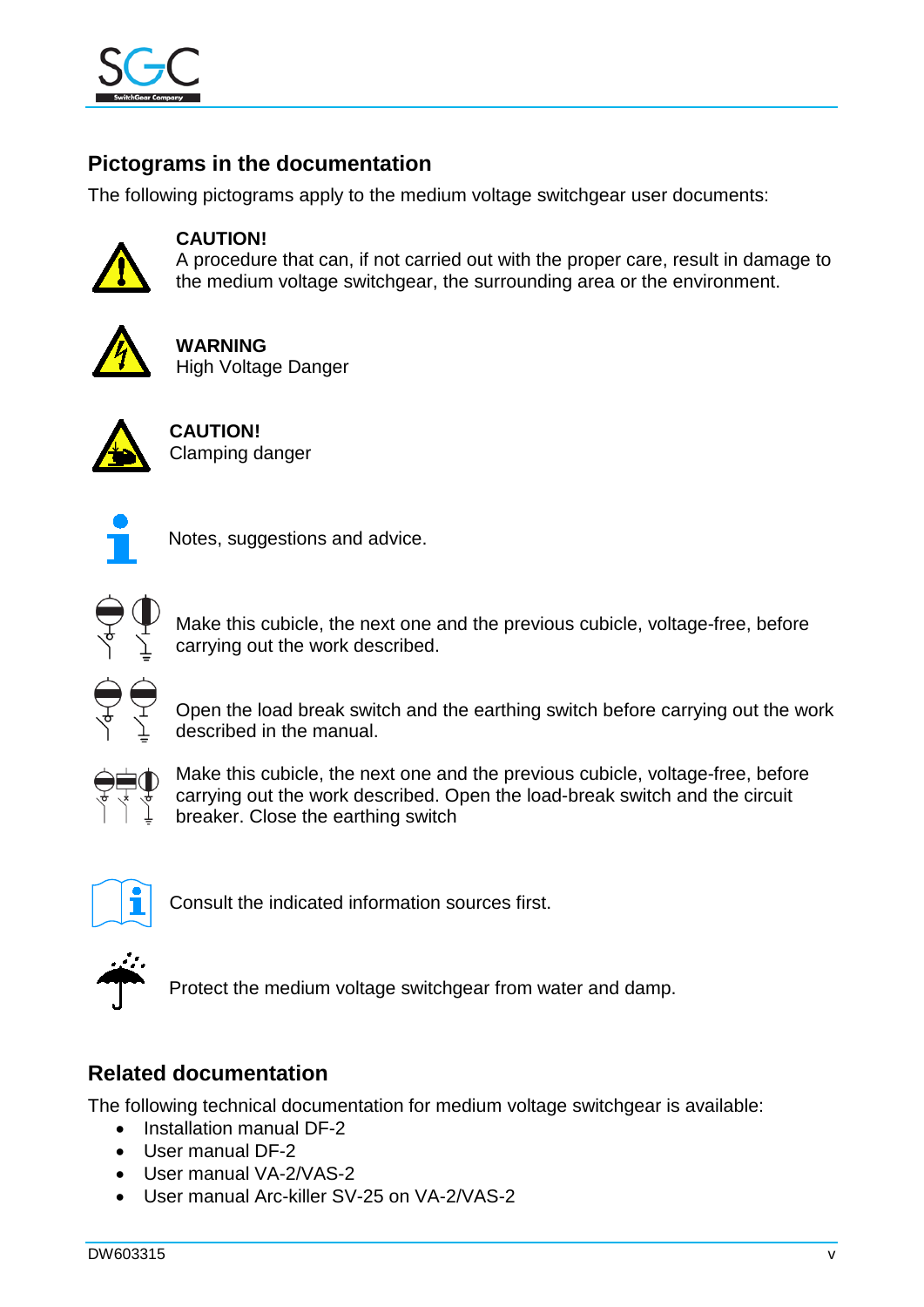

### <span id="page-5-0"></span>**Service and technical support**

For information concerning specific settings, maintenance or repair work which is not covered in the manual, please contact SGC - SwitchGear Company nv.

When contacting SGC – Switchgear Company nv, always provide the following information:

- <sup>−</sup> Cubicle designation and characteristics
- Serial number of the cubicle(s)

### <span id="page-5-1"></span>**General safety directions and instructions**

SGC – SwitchGear Company nv does not accept any liability for damage or injury caused by not (strictly) following the safety directions and instructions, or by negligence during the installation, use, maintenance, or the repair of the medium voltage switchgear and its accompanying options.

Depending on specific user circumstances, or installed options, extra safety instructions may be required. Please contact SGC – SwitchGear Company nv immediately if you encounter a potential danger during the operation of the medium voltage switchgear.

#### **The owner/operator of the medium voltage switchgear is fully responsible at all times for following the locally applicable safety directions and guidelines.**

#### **User manual**

- Anyone who uses or operates the medium voltage switchgear, must be familiar with the contents of the user manual, and follow the directions contained within very closely. The owner/operator must educate the users in accordance with the user manual and obey all directions and instructions.
- Never change the order of the required actions.
- Always keep the user manual in the vicinity of the medium voltage switchgear.

#### **Pictograms and safety symbols**

The pictograms, symbols and instructions applied to the medium voltage switchgear are a part of the safety equipment. They may therefore not be covered or removed, and must be present and clearly readable throughout the entire lifespan of the medium voltage switchgear.

• Replace or repair unreadable or damaged pictograms, symbols and instruction immediately. Therefore, contact SGC – SwitchGear Company nv.

#### **Operators**

The execution of the work described (transport, installation, use and maintenance) is strictly reserved for trained and qualified operators, who are familiar with the dangers that can occur when operating medium voltage switchgear. Temporary staff and personnel in training may not operate the medium voltage switchgear under any circumstances.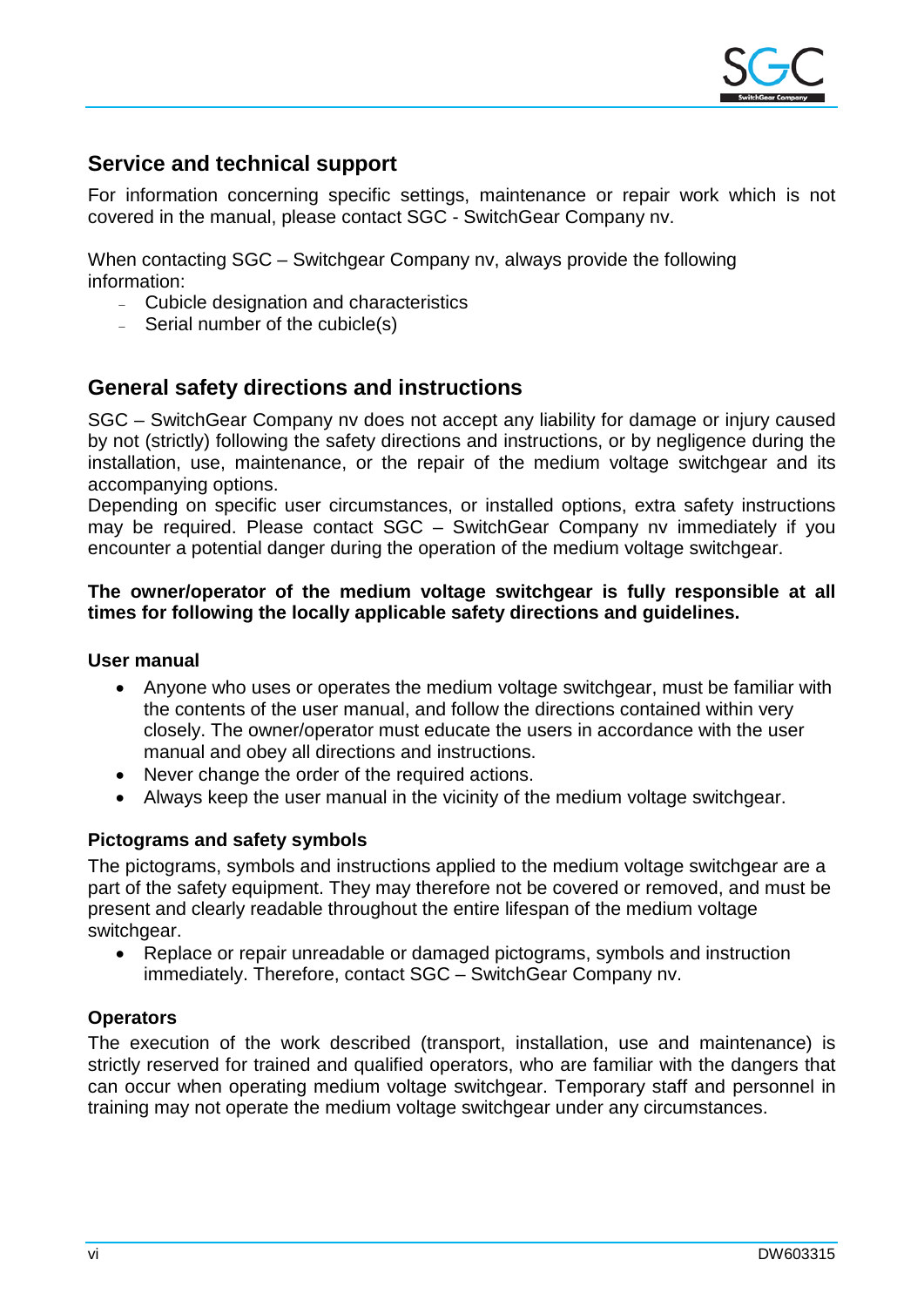

#### **Technical specifications**

- Technical specifications may not be changed.
- Modification of the medium voltage switchgear (or parts thereof) is not permitted.

#### **Transport, storage, installation, operation and maintenance**

See corresponding documents:

- "Safety guidelines transport"
- "Safety guidelines storage"
- "Safety guidelines installation"
- "Safety guidelines operation"
- "Safety guidelines maintenance"



Cubicles that fell over or have otherwise been damaged always HAVE TO BE RETURNED to SGC - SwitchGear Company for a checkup

#### <span id="page-6-0"></span>**Intended use**

The medium voltage switchgear is designed exclusively for use as transformation or distribution stations, in accordance to the specifications and conditions provided by SGC – SwitchGear Company nv. Any other or further use is not in accordance with the intended use. $1$ 

SGC – SwitchGear Company nv does not accept any liability for damage(s) or injuries resulting from deviation(s) of the intended use.

The medium voltage switchgear complies with the current norms and guidelines. See: Technical Brochure

• Only use the medium voltage switchgear in technically perfect condition, in accordance with the intended use described above.



Leave the sealed connections intact, at all times. Breaking the sealed connections irrevocably voids any guarantee claims.

<span id="page-6-1"></span> $1$  The "Intended use" as defined in EN 292-1 "is the use for which the technical product is suited as specified by the manufacturer including his directions in the sales brochure." In case of doubt, it is the use that can be deduced from the construction, the model and the function of the technical product that is considered normal use. Operating the product within the limits of its intended use also involves observing the instructions in the user manual.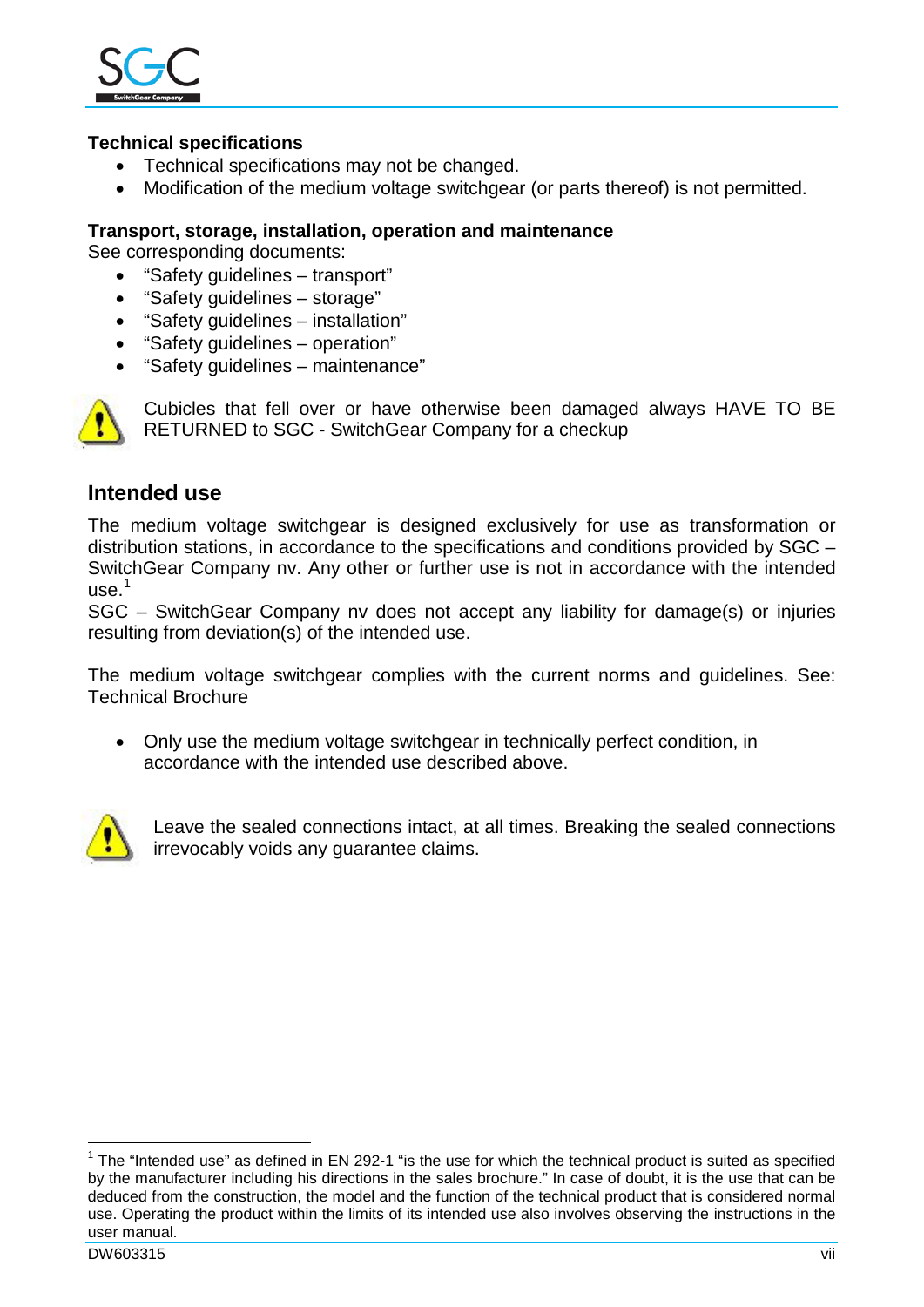# <span id="page-7-0"></span>**SURGE ARRESTER AND SURGE ARRESTER MONITOR**

## <span id="page-7-1"></span>**1 GENERAL DESCRIPTION**

The surge arrester and the surge arrester monitor are both integrated in the corresponding cubicle. The surge arrester is mounted in the cable compartment; the surge arrester monitor is integrated in the low voltage compartment of the cubicle.

### <span id="page-7-2"></span>**1.1 Low voltage compartment**

The leakage current of the surge arrester is measured in a continuous manner. The recorded values are displayed in the LV compartment of the corresponding cubicle [\(Figure 1\)](#page-7-3). The measurement is performed by means of a mA-meter per phase.

<span id="page-7-3"></span>

**Figure 1: Front panel DF-D cubicle**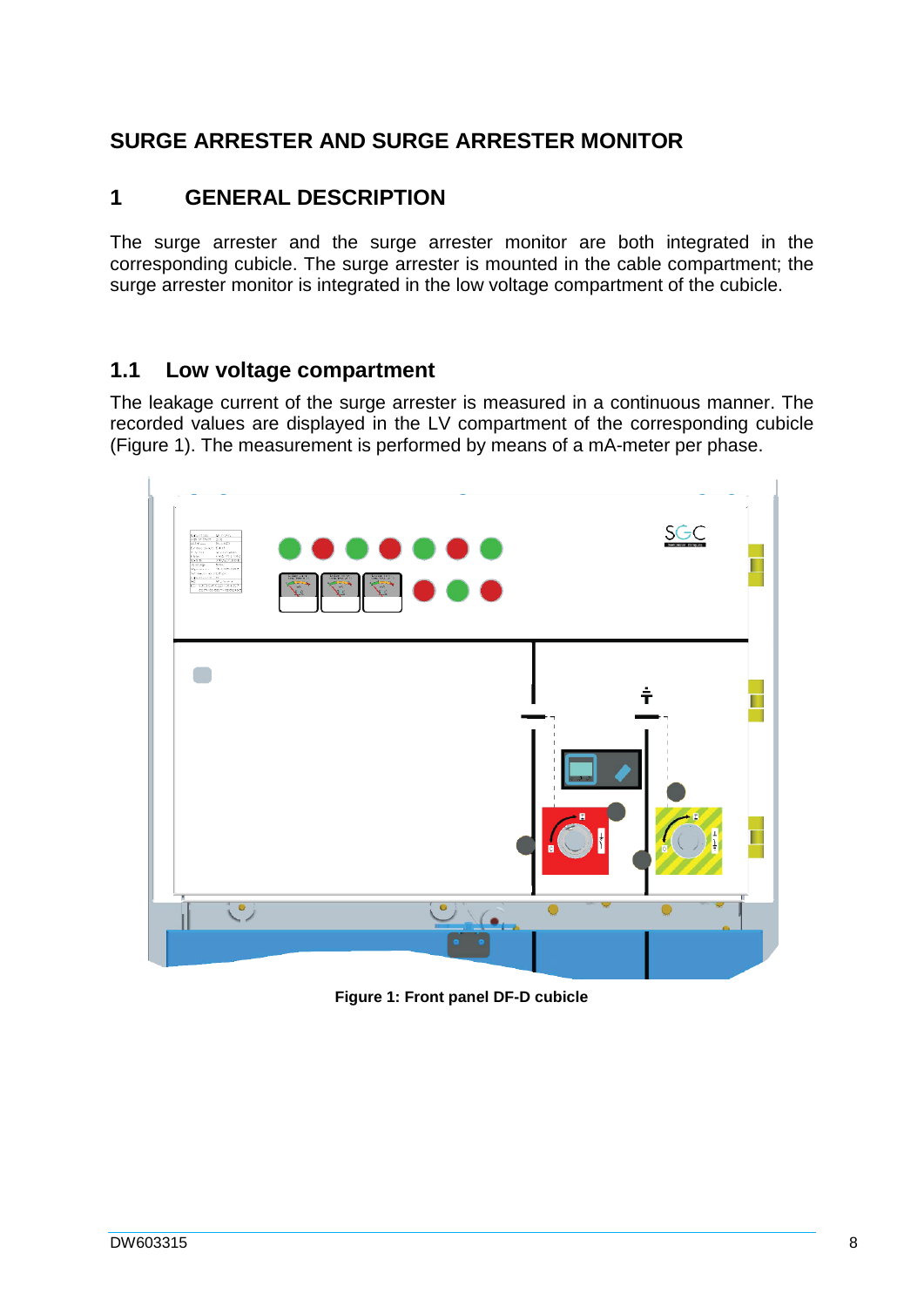

# <span id="page-8-0"></span>**1.2 Cable compartment**

The surge arrester is mounted in the cable compartment between the current transformer and the capacitive insulator.



**Figure 2: Front view DF-D, door removed**



**Figure 3: Detailed view cable compartment**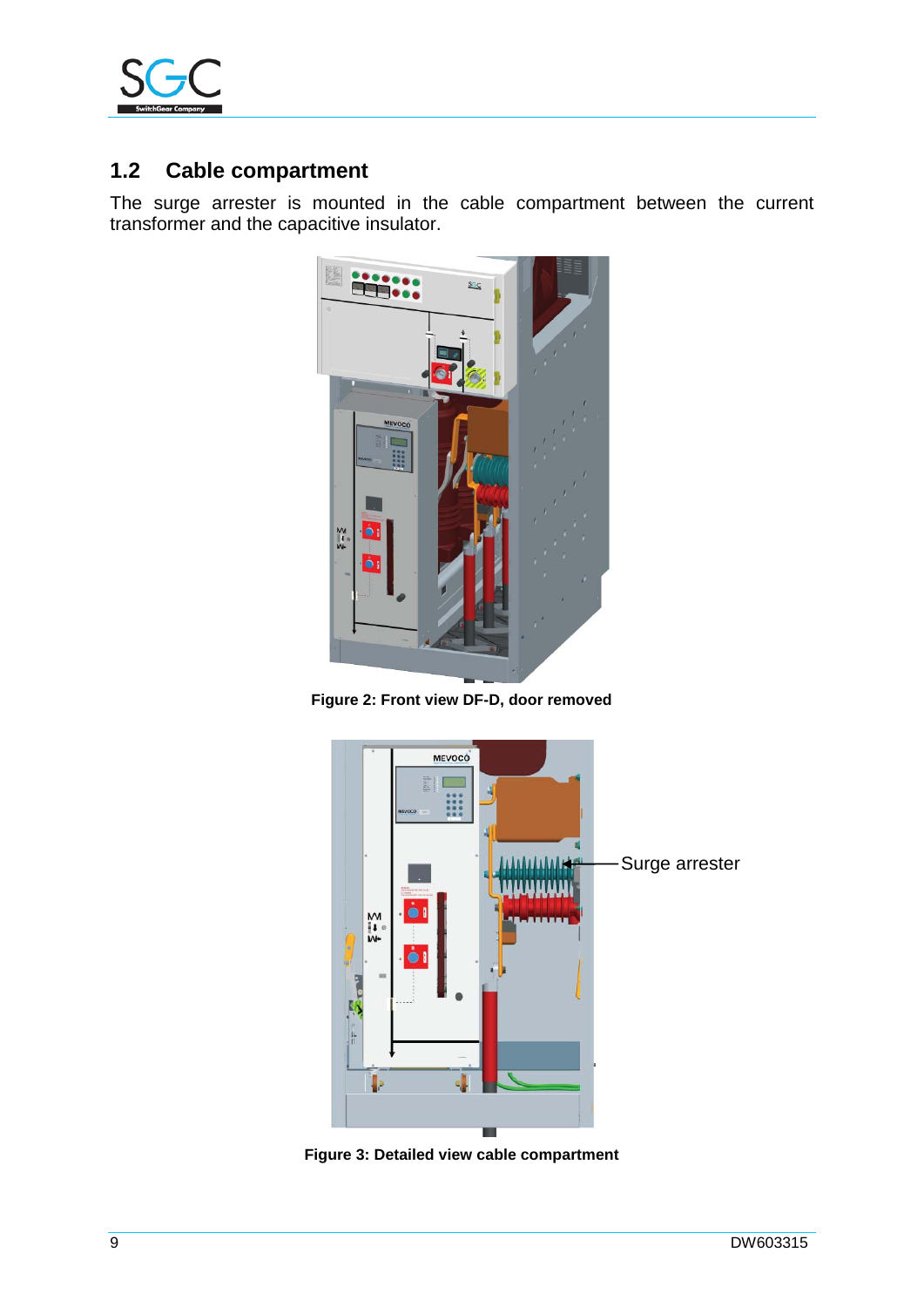# <span id="page-9-0"></span>**2 GENERAL USE**

The leakage current of each individual surge arrester is monitored [\(Figure 4\)](#page-9-1). During the lifespan of the surge arrester at rated voltage, three different phases can be distinguished:

- Green zone: leakage current is less than 2mA; surge arrester is in good condition
- Orange zone: measured leakage current is situated between 2mA and 5mA; ageing of the surge arrester is started, replacement of the surge arrester is advised.
- Red zone: measured leakage current exceeds 5mA; replacement of the surge arrester should be performed.



<span id="page-9-1"></span>**Figure 4: Detailed view front panel on mA-meters**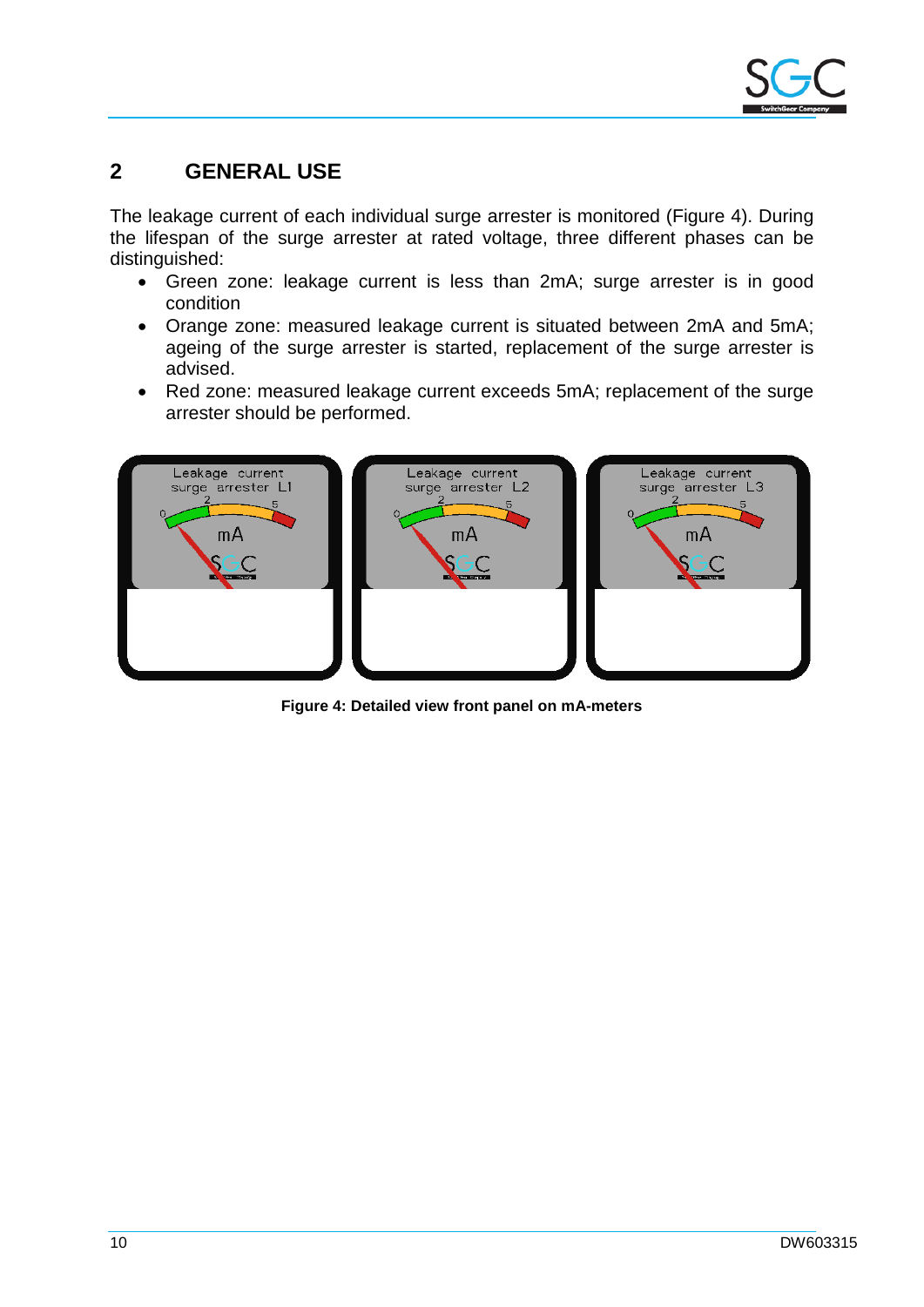

# <span id="page-10-0"></span>**3 END OF LIFE SURGE ARRESTER**

When the surge arrester is at the end of its lifespan, following steps should be made to perform the replacement in a safe and efficient manner.

### <span id="page-10-1"></span>**3.1 Preparation before disassembling**

The following preparations must be made before starting to disassemble the cubicle.

#### **Make that the entire medium voltage switchgear and the circuit breaker is deenergized and grounded.**



- On the particular unit, open both the load-break switch and the circuit breaker.
- The HV cable connection should be de-energized as well.
- Close the earthing switch on the particular unit.

### <span id="page-10-2"></span>**3.2 Disassembly procedure**

#### <span id="page-10-3"></span>**3.2.1 Removing the door**

- Verify that the earthing switch is in closed position.
- Turn the locking latch, located at the middle of the door [\(Figure 5\)](#page-10-4).
- Grab the door using the handles with both hands.
- Carefully lift the door out.
- Place the door where there is no risk of it being damaged. **Figure 5: Removing the door**

<span id="page-10-4"></span>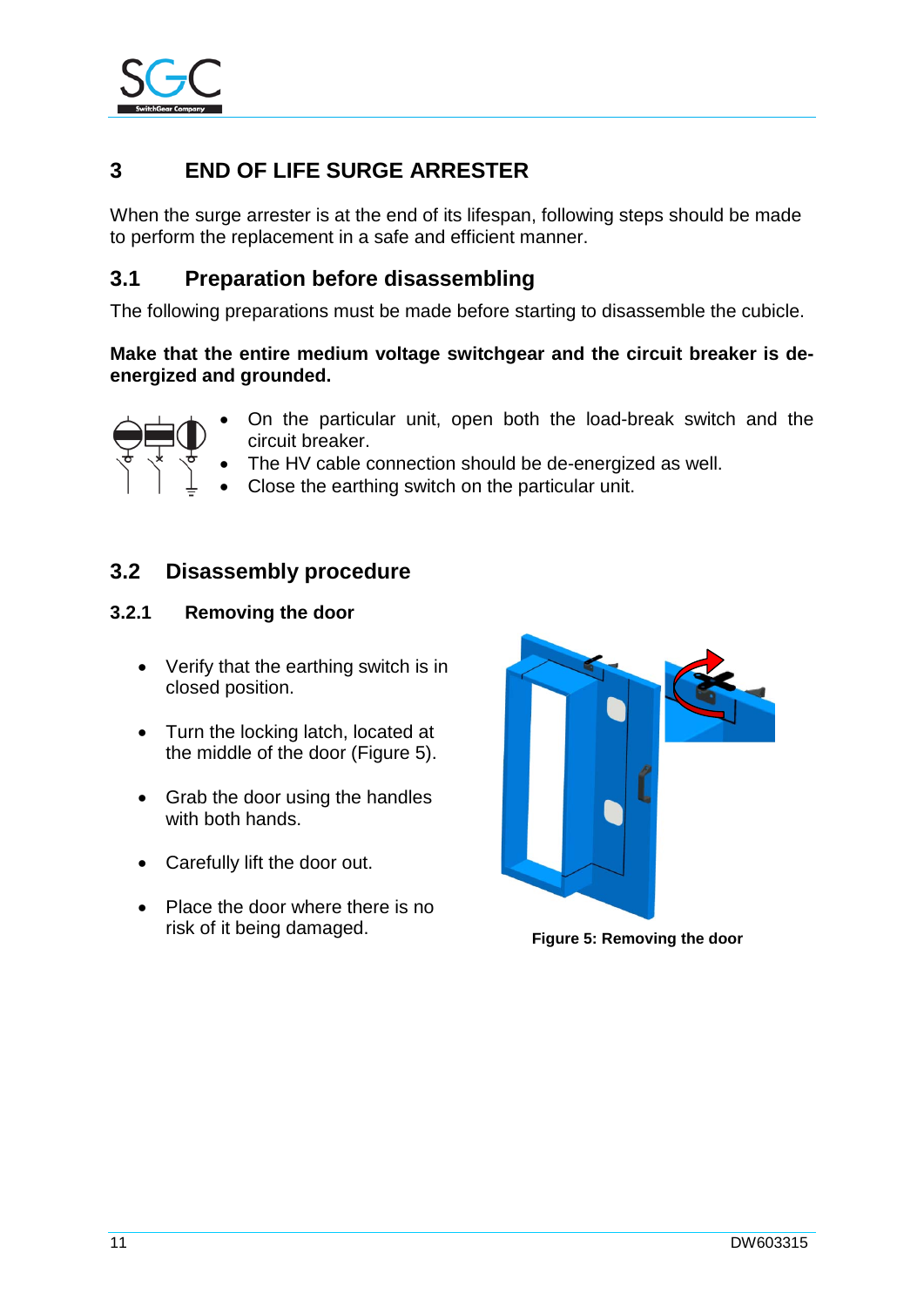

#### <span id="page-11-0"></span>**3.2.2 Retract the circuit breaker**



If an arc-killer is present, make sure that the arc-killer is in grounded position and that the coupling between arc-killer and cubicle is disconnected before retracting the circuit breaker<sup>[[2\]](#page-11-2)</sup>!

<span id="page-11-3"></span>

<span id="page-11-1"></span>

**Figure 6: Removing the circuit breaker from the cable compartment**

**Make that the entire medium voltage switchgear and the circuit breaker is de-energized and grounded.**

- Loosen the top connections of the circuit breaker
	- o Loosen the nuts [\(Figure 6D](#page-11-1))
	- o Remove the washers [\(Figure 6B](#page-11-1) and C)
	- o Remove the hexagonal tap bolt [\(Figure 6A](#page-11-1))
- Loosen the bottom connections of the circuit breaker
	- o Loosen the nuts [\(Figure 6H](#page-11-1))
	- o Remove the washers [\(Figure 6G](#page-11-1) and F)
	- o Remove the hexagonal tap bolt [\(Figure 6E](#page-11-1))



The flexible braids must stay on the circuit breaker!

- Disconnect any low voltage connector present on the circuit breaker [\(Figure](#page-11-1)  [6I](#page-11-1))
- Carefully retract the circuit breaker out of the cable compartment, avoid damage on the earthing contact [\(Figure 6J](#page-11-1)).

<span id="page-11-2"></span> <sup>2</sup> Detailed procedure described in user manual arc-killer SV-25 on VA-2/VAS-2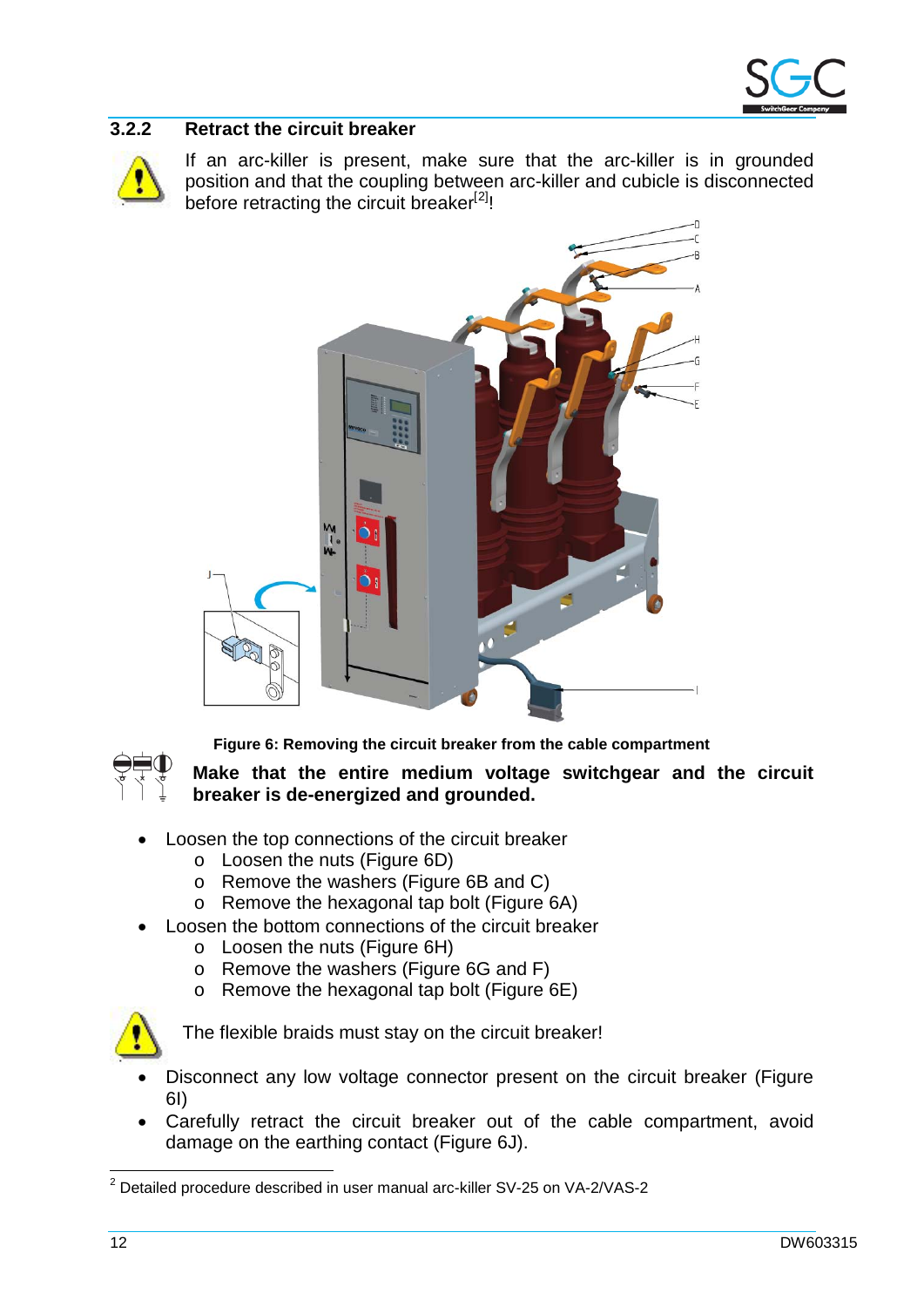

#### <span id="page-12-0"></span>**3.2.3 Remove pre-assembly surge arrester**

Once the circuit breaker is removed from the cable compartment, the pre-assembly of the surge arrester can be disconnected.





<span id="page-12-1"></span>**Figure 8: Remove copper connection CT - Insulator**

**Figure 7: Cable compartment, VCB retracted**

- Loosen the connection to the current transformer
	- o Loosen the hexagonal tap bolt [\(Figure 8A](#page-12-1))
		- o Remove the washers [\(Figure 8B](#page-12-1) and C)
- Loosen the connection to the surge arrester
	- o Loosen the nut [\(Figure 8D](#page-12-1))
	- o Remove the washers [\(Figure 8E](#page-12-1) and F)
- Loosen the connection to the capacitive insulator
	- o Loosen the hexagonal tap bolt [\(Figure 8G](#page-12-1))
	- o Remove the washers [\(Figure 8H](#page-12-1))
- Remove the copper connection between the current transformer and the capacitive insulator [Figure 8](#page-12-1) I, J, K.

Continue as described for the remaining two phases.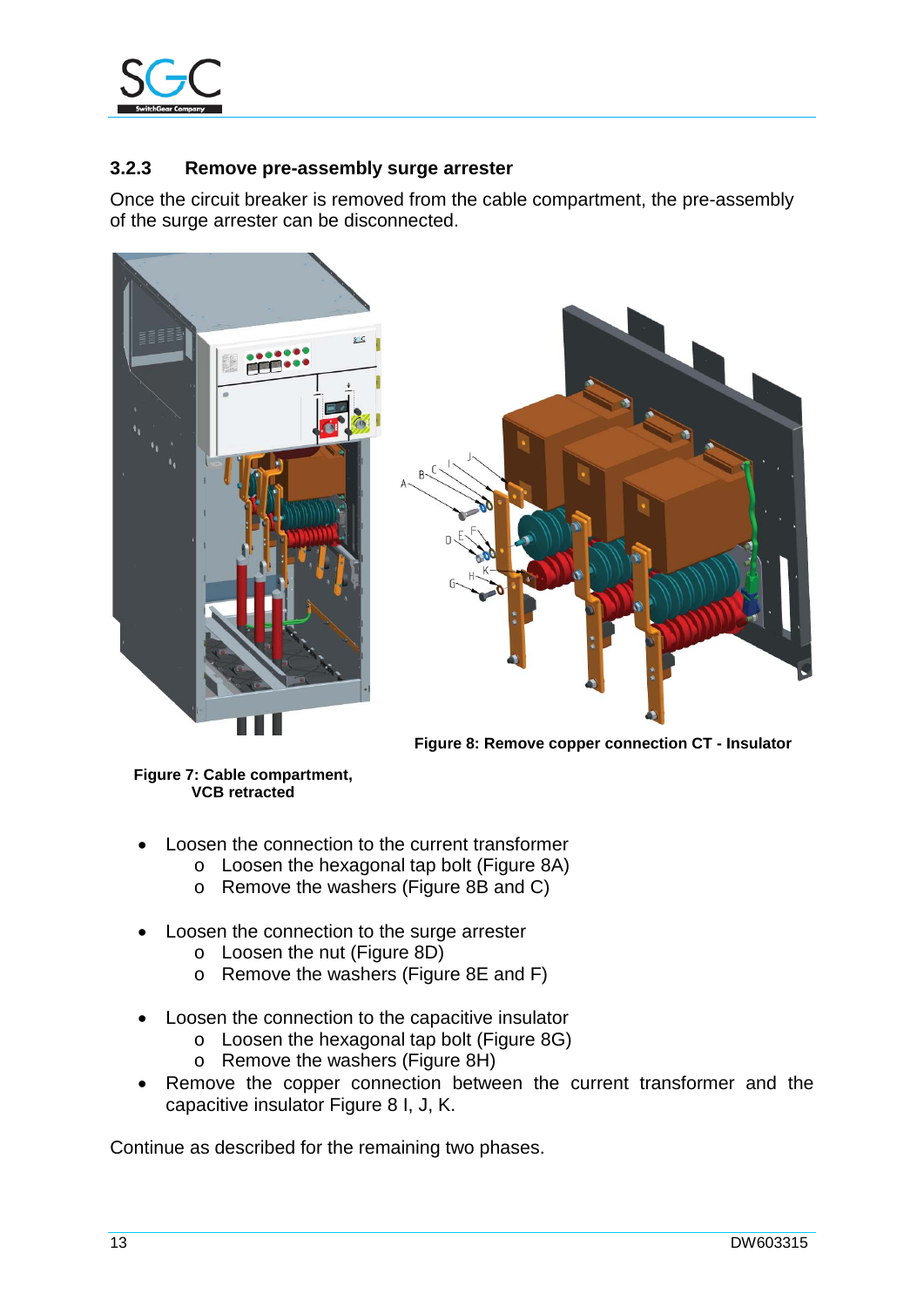

Once the connection copper between current transformer and capacitive insulator is removed, loosening of the pre-assembly of the surge arrester can be started.

Unplug the connector [\(Figure 9A](#page-13-0)) located at the front, afterwards remove the nuts [\(Figure 9B](#page-13-0)) and the washers [\(Figure 9C](#page-13-0)).

<span id="page-13-0"></span>

**Figure 9: Remove of the pre-assembly surge arrester**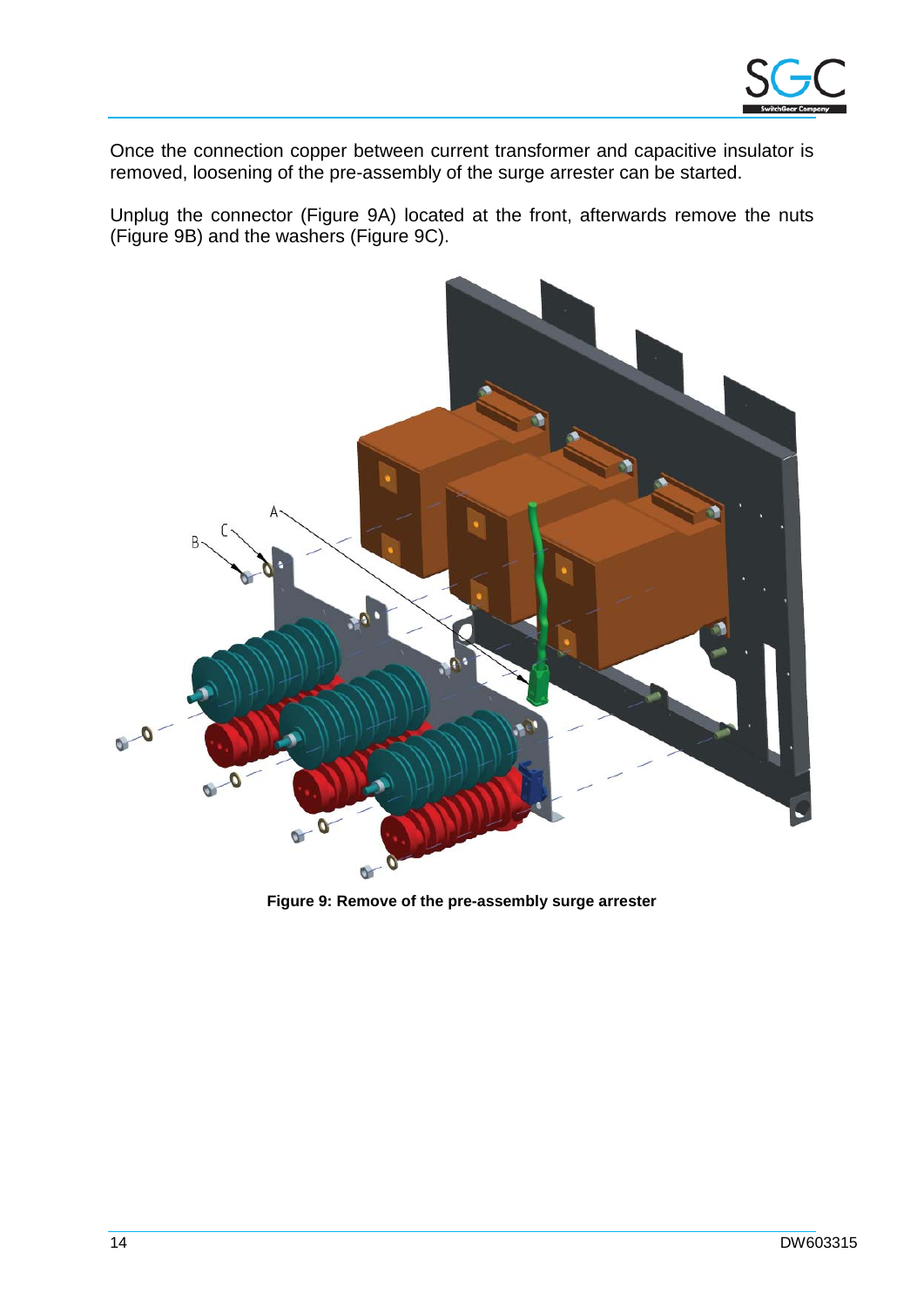

# **3.3 Disassembly procedure**

#### <span id="page-14-0"></span>**3.3.1 Replacement pre-assembly surge arrester**

The replacement can be done by performing the opposite operation. Fix the preassembly using the nuts [\(Figure 10B](#page-14-1)) and the washers [\(Figure 10C](#page-14-1)). Replug the connector [\(Figure 10A](#page-14-1)) located at the front.

<span id="page-14-1"></span>

**Figure 10: Replacement pre-assembly surge arrester**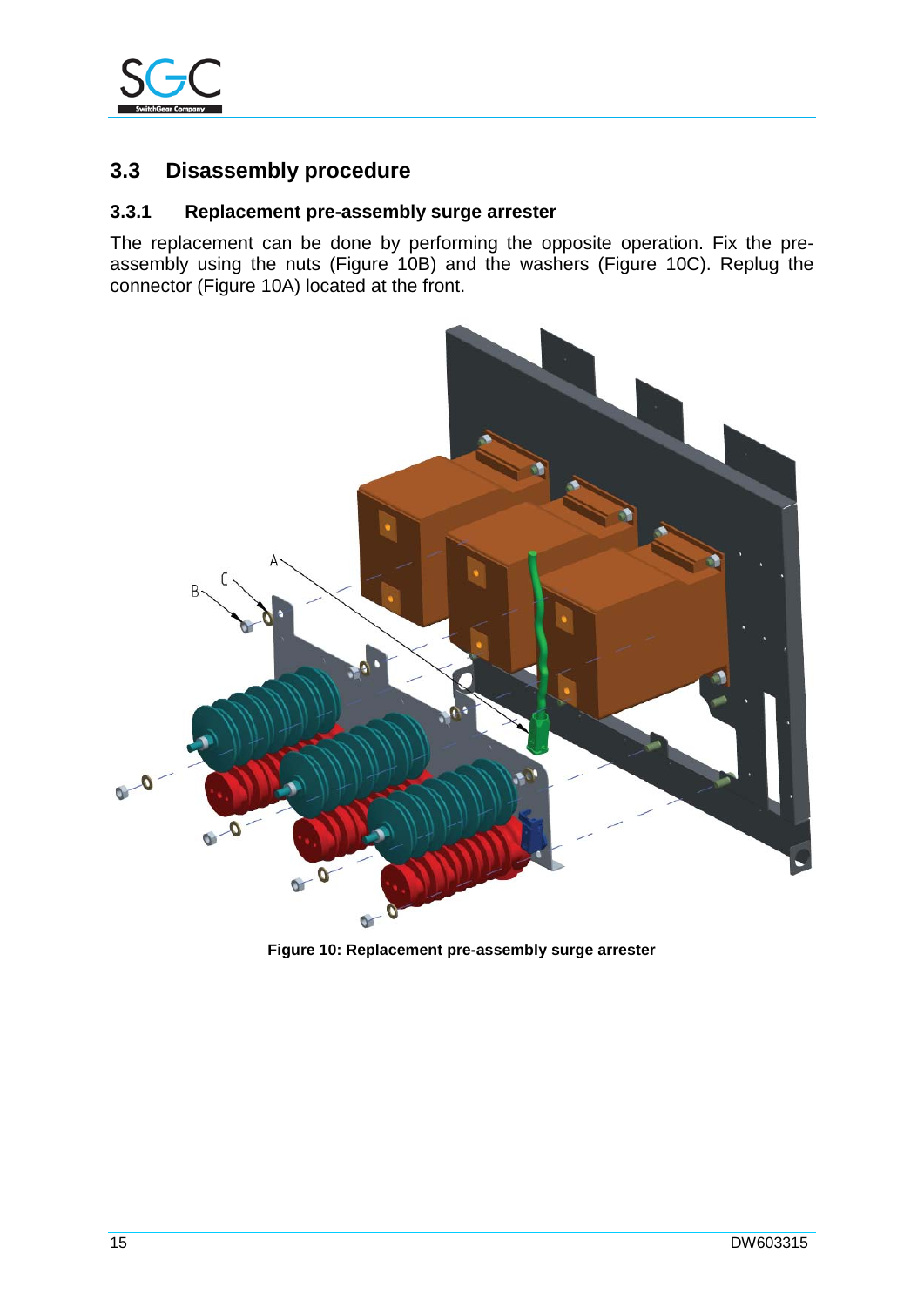

Once the pre-assembly is back into place, the connection copper between CT and the capacitive insulator can be mounted.

- Mount the connection to the current transformer
	- o Place the washers [\(Figure 12B](#page-15-0) and C) on the hexagonal tap bolt [\(Figure 12A](#page-15-0))
	- o Place the combination in the copper connection [\(Figure 12I](#page-15-0)) and the copper space [\(Figure 12J](#page-15-0)).
	- o Fix into the current transformer with a torque of 35Nm.
- Mount the connection to the surge arrester
	- o Place the washers [\(Figure 12E](#page-15-0) and F) and the nut [\(Figure 12D](#page-15-0)) on the surge arrester
	- o Fix with a torque of 25Nm, do not apply any force on lower nut of the surge arrester [\(Figure 11\)](#page-15-1) **Figure 11: Prohibited action**



<span id="page-15-1"></span>

- Mount the connection to the capacitive insulator
	- o Place the washers [\(Figure 12H](#page-15-0)) on the hexagonal tap bolt [\(Figure 12G](#page-15-0))
	- o Place the combination in the copper connection [\(Figure 12I](#page-15-0)) and the copper space [\(Figure 12K](#page-15-0)).
	- o Fix into the capacitive insulator with a torque of 35Nm.

<span id="page-15-0"></span>

**Figure 12: Fixation copper connection CT-Insulator**